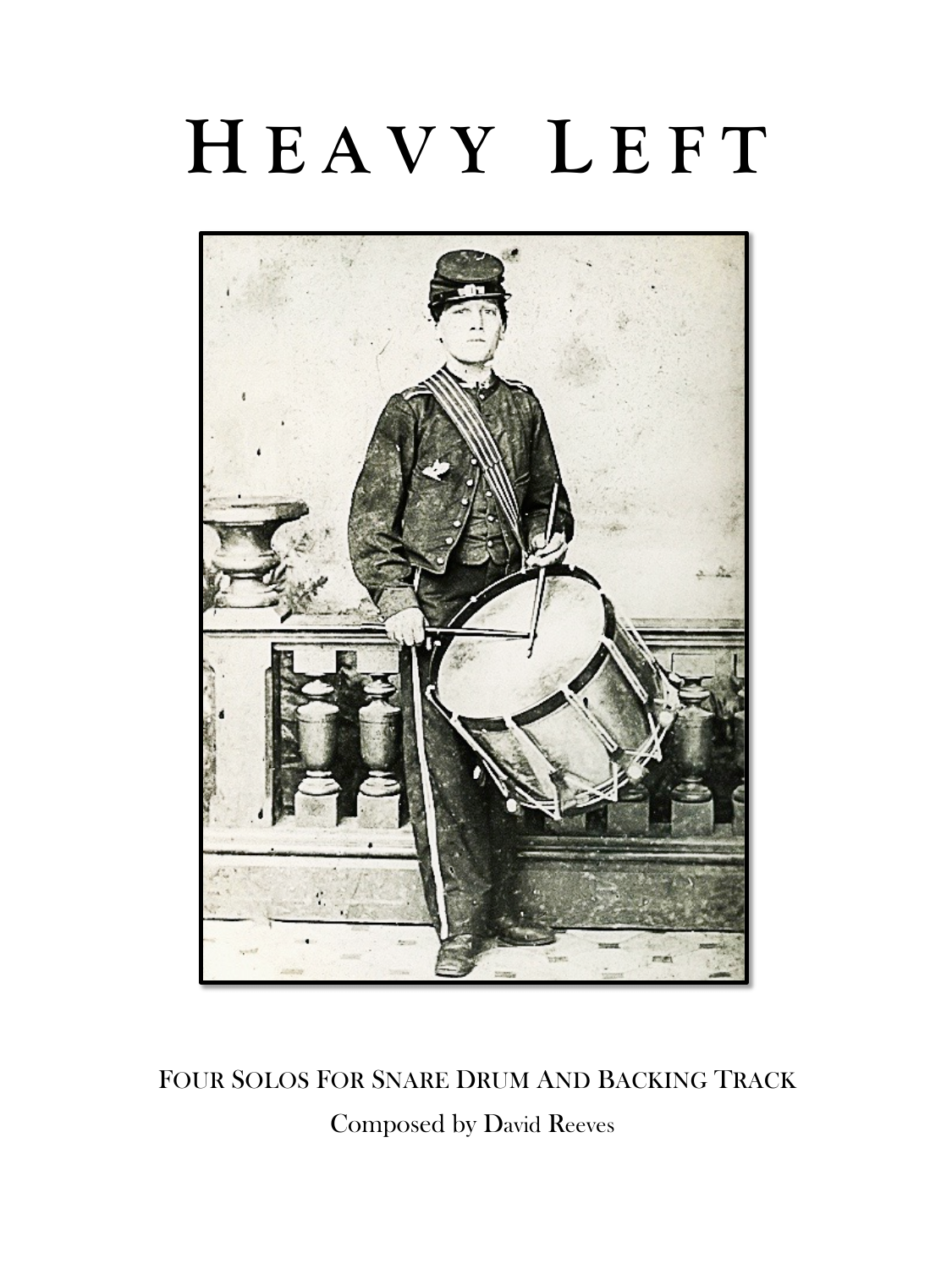## **The backing tracks**

All backing tracks are available for download on davidreevesmusic.com, or by contacting the composer, using the contact link, to request the tracks via dropbox, WAV or MP3 format. For the best result, the performer should run the *performance track* through to the house speakers and the *study track* through to a headset or earpiece. In order to do this you'll need a laptop, some sort of sequencing software, like Garage Band™ or Logic Pro™ and a 4-channel audio interface. It is possible to simply use monitor speakers for the performer and use only the performance track but that is a good deal more challenging.

*\*The Backing Track sounds were created using Virtual Drumline™ and Kontakt™ software\**

## **About the Solos**

These four solos demonstrate four different playing styles on four different types of snare drums, each using a different type of head and tuning scheme. The type of drum as well as the content of each solo loosely follows a kind of drumming evolution and chronology.

*Muster* is the first solo in the set. It utilizes the first thirteen standard rudiments and should be performed on either a rope tension drum or a conventional field snare drum. The tuning should reflect that of the classic military snare sound - deep and robust, but articulate.

The *Heavy Left* pattern is realized in two different tracks. The backing track consisting of snare drums, a single tenor drum, bass drums and cymbals illustrates the first pattern, keeping a constant *half - half - quarter - quarter - half note* groove. The "Left, Right, Left" commands illustrate the second *Heavy Left* pattern, **and it is this track that the snare drum music follows**. After working in tandem with the backing track through the first *Heavy Left* cycle, the snare music and vocal commands start to "rove" offsetting by an  $8<sup>th</sup>$  note, then a  $16<sup>th</sup>$  note, another  $16<sup>th</sup>$  note and then arriving on beat four, instead of beat one. Refer to the cue line for some valuable clues. The *tenuto*  articulation indicates a stress to the stroke - softer than an accent but louder than a tap.

The roll rudiments are always marked in the score, in order to aid the performer with the sticking. The other rudiments are marked the first time they appear. There are clock counters at every rehearsal marking. This is to aid the performer when rehearsing specific sections with the backing track.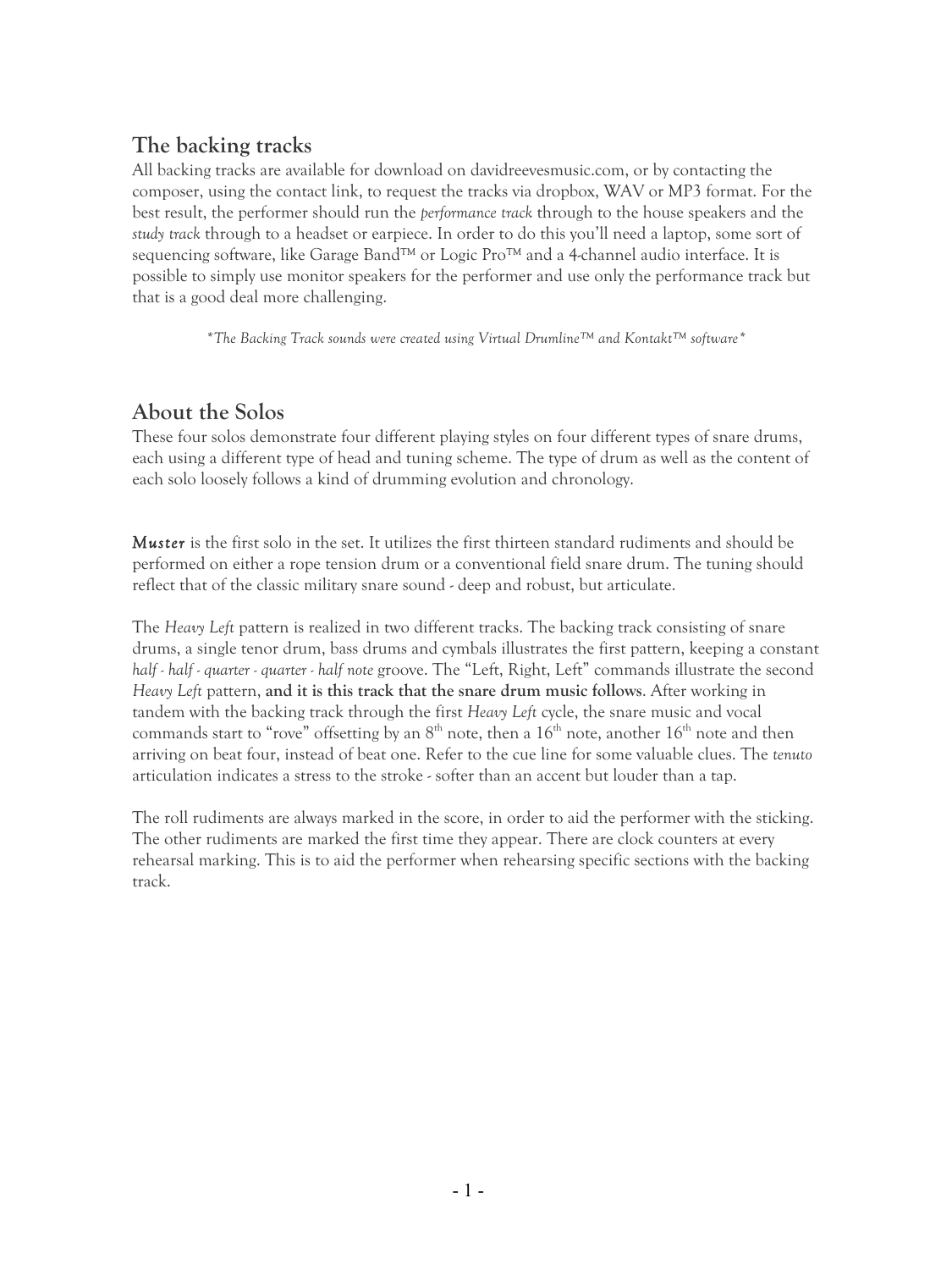## *Concert Field Drum*<br> *& backing track* **Funeral March**